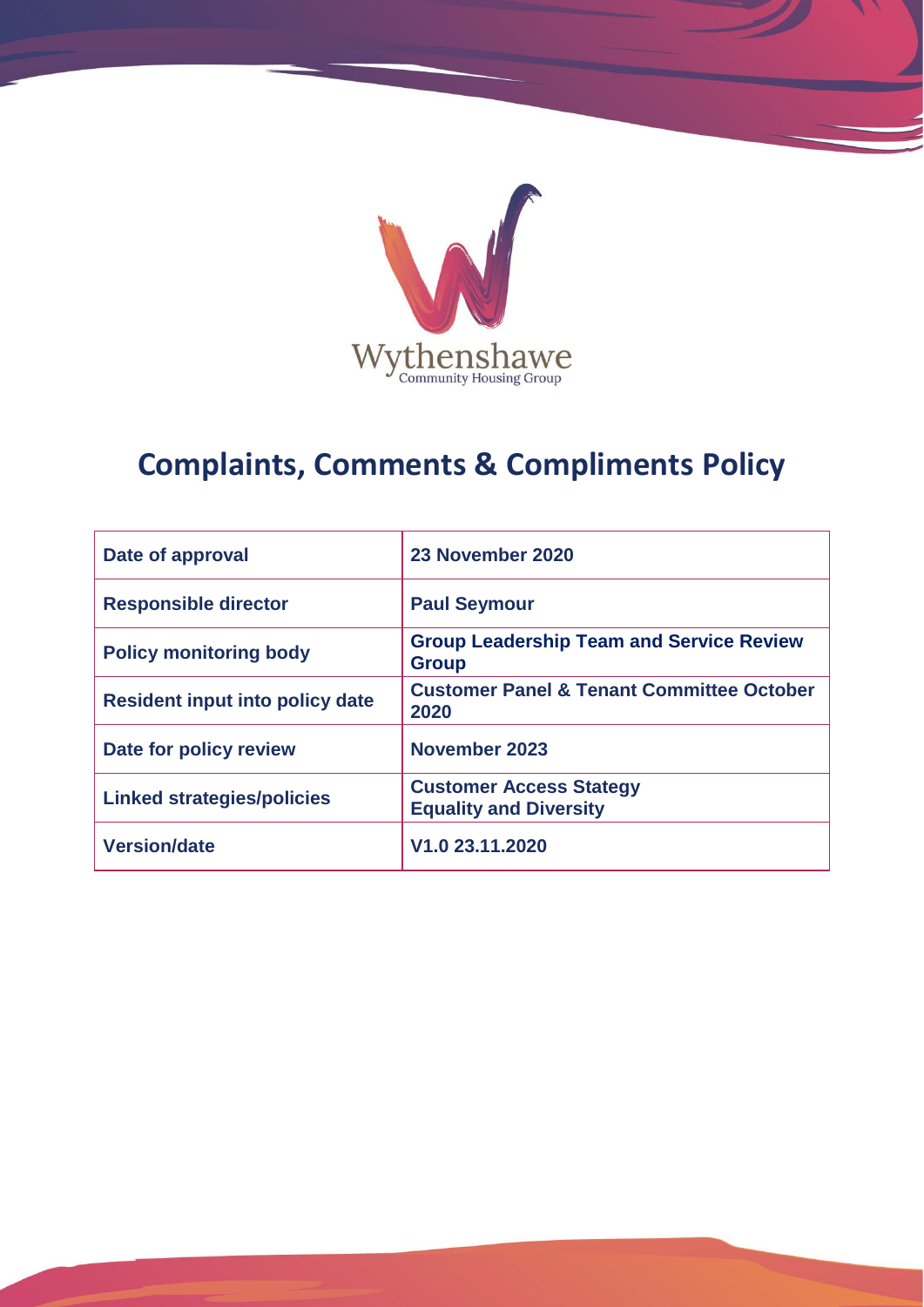#### **1.0 Statement and Background**

- 1.1 Wythenshawe Community Housing Group (The Group) recognises that customer feedback is an essential element for the development and delivery of services. The Group recognises the importance of building and restoring the trust of customers where problems have occurred or mistakes have been made and to apologise. Our objective is to resolve complaints as quickly as possible by being open, accountable and outcome focussed.
- 1.2 The overarching aim of this policy is to provide good quality services to all of our customers, to recognise when things go wrong; to put things right for those affected and to ensure that complainants are treated fairly in the process. We value complaints and feedback as an opportunity to learn and continually improve our services. We are committed to the Housing Ombudsman Service's three Dispute Resolution principles which are to be fair, to put things right and to learn from outcomes.
- 1.3 The Group recognises the importance of a culture, supported by appropriate processes, which:
	- Welcomes feedback verbally, in writing or by any other source, depending on the needs of our customers
	- Provides for the earliest resolution of complaints;
	- Encourages customers to provide feedback;
	- Makes it easy for customers to provide feedback particularly for those with different or particular needs e.g. partially sighted, literacy or language difficulties:
	- Demonstrates that the customer has been listened to.
	- Encourages continuous service improvement
- 1.4 We will, where appropriate, compensate for losses, damage or inconvenience as part of a complaint resolution. Claims that could be deemed as legal disrepair, personal injury, or that could be subject to court proceedings or are in the hands of our insurers are not covered by this policy but are covered by our Compensation Guidance. The Group does expect that customers will insure the contents of their home and their property and will not compensate tenants for items that could reasonably have been covered under such a policy.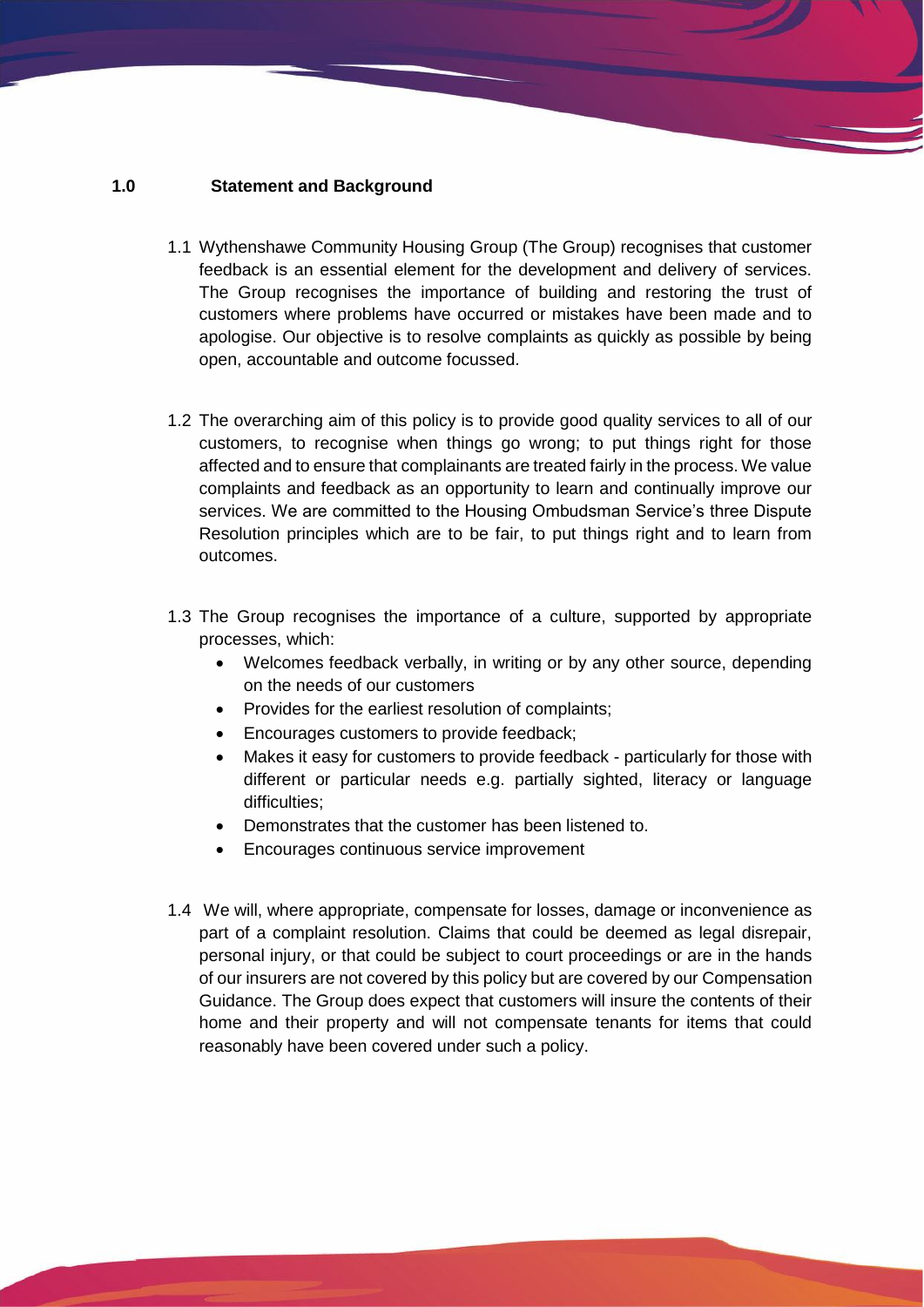## **2.0 The Law**

- 2.1 All providers, registered with the Regulator of Social Housing (RSH) have a duty to become members of an Ombudsman's Scheme approved by the Secretary of State as defined by the 1996 Housing Act and 2011 Localism Act. There is currently only one approved scheme, The Housing Ombudsman Service (HOS).
- 2.2 This policy relates to all residents, applicants, tenants and customers of the services of the Group in line with the Equality Act 2010.
- 2.3 All information collated in relation to complaints through this policy will ensure compliance with the General Data Protection Act 2018 for the collection, storage, provision and disclosure of data.

## **3.0 Comments**

- 3.1 Appropriate comments regarding services delivery or changes to services will be recorded, acknowledged and used to inform the development and delivery of services by the Group.
- 3.2 Changes to services arising from feedback will be published using the Group's website, newsletters, and social media and used in publicity material and receptions.

### **4.0 Compliments**

- 4.1 Compliments are to be encouraged as they contribute towards the continuous improvement of services. They provide positive feedback to employees and increase levels of morale and motivation. Compliments will be recorded centrally, acknowledged and referred to the manager of the individual concerned.
- 4.2 Compliments will also be published using the Group's website, newsletters, social media and used in publicity materials and reception areas.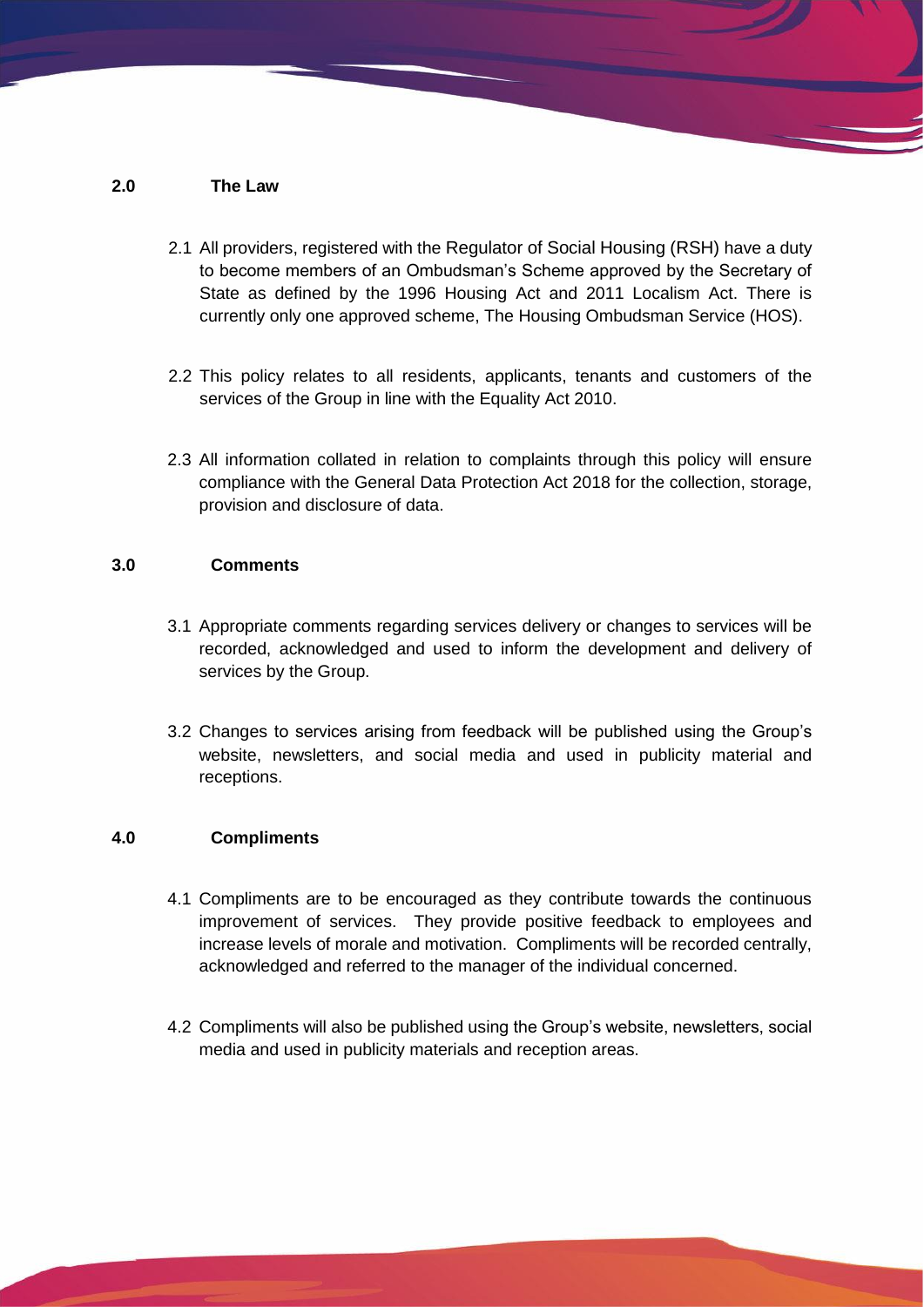## **5.0 Complaints**

- 5.1 The Group offers customers a range of methods by which they can contact us to complain. Complaints can be made in any format, in writing, in person, by telephone, by email or via social media. A standard complaints form, 'Your Feedback' is available to help people make a complaint and support will be given to those who may need assistance to complete this form. Complaints will be accepted from any person who receives a service from the Group, including tenants, applicants and leaseholders. Complaints can be accepted by complainant's advocates, as long as we have their written permission to do so.
- 5.2 The complaints system will:

a) Have a staged procedure whereby unresolved complaints can be referred to a higher level of authority;

b) Monitor customer complaints and ensure that justified complaints are taken into account when reviewing the service and performance of staff and contractors;

c) Report detail of customer complaints by type, outcome and numbers upheld

d) Monitor the satisfaction levels of complainants and report on this by type and diversity.

e) Report annually on learning outcomes from customer complaints.

5.3 A complaint is defined as:

"An expression of dissatisfaction, however made about the standard of service, actions or lack of actions by the Group, its own staff or those acting on its behalf affecting an individual resident or group of residents".

5.4 A complaint would cover but is not limited to:

- Failure to act within policy or practice;
- Employee behaviours;
- Failure to provide a service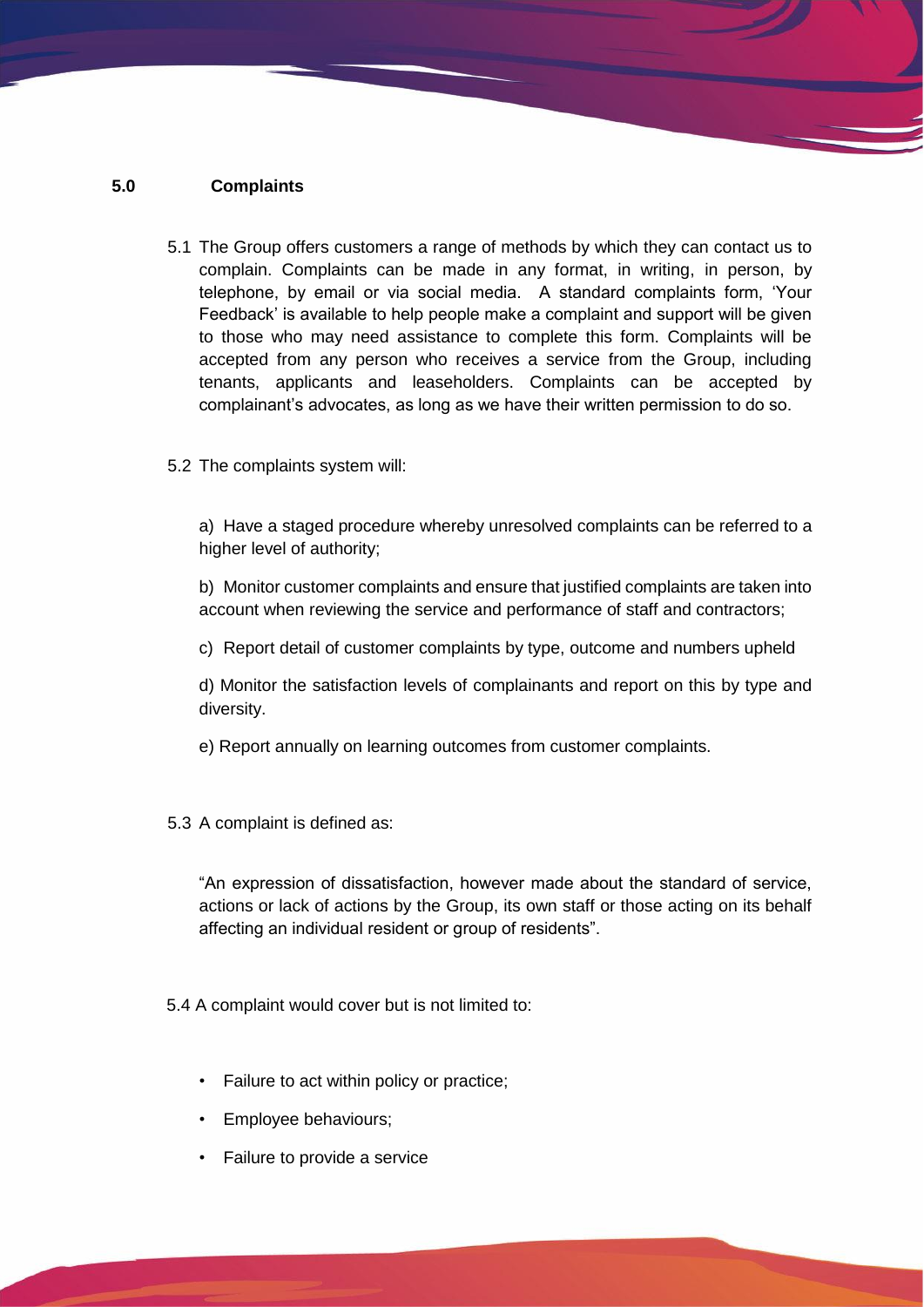- Failure to achieve service standards;
- 5.5 For the purposes of this policy the Group does **not** define any of the following as complaints:
	- Complaints about services, persons or bodies over which the Group has no control
	- Initial requests for service eg. Reporting a repair or where you are telling us about a problem for the first time (unless this relates to staff behaviour)

A claim for damages or personal injury which will be dealt with by our Insurers as an insurance claim

Attempts to reopen or reconsider a complaint where we have already provided a final decision

- Matters which are, or could reasonably be expected to be the subject of court or tribunal proceedings or which are in the hands of our Insurers
- Complaints arising from the ending of a tenancy as part of the starter tenancy procedures
- Complaints of neighbour nuisance or disputes between neighbours that are dealt through our Anti-Social Behaviour (ASB) Policies, unless these complaints relate to how we have dealt with the matter
- Complaints relating to ASB cases that are investigated under this complaints policy do not form part of the community trigger complaints initiative
- Complaints that have not been brought to our attention within six months after the incident, complaints outside of this time can be considered at the discretion of the Customer Services Manager if there is evidence to suggest it would be unreasonable not to.
- 5.6 Where a complainant and/or the Group opts to pursue the substance of the complaint through a legal route or where a legal route is the most appropriate course of action, the complaint ceases to be part of the complaints process and will be dealt with by our legal representatives only. In such cases the Group will advise the complainant of this in writing and confirm that no further action will be taken under the Complaints Policy, and any additional information or requests in relation to the complaint will be acknowledged only and referred to the relevant legal representative.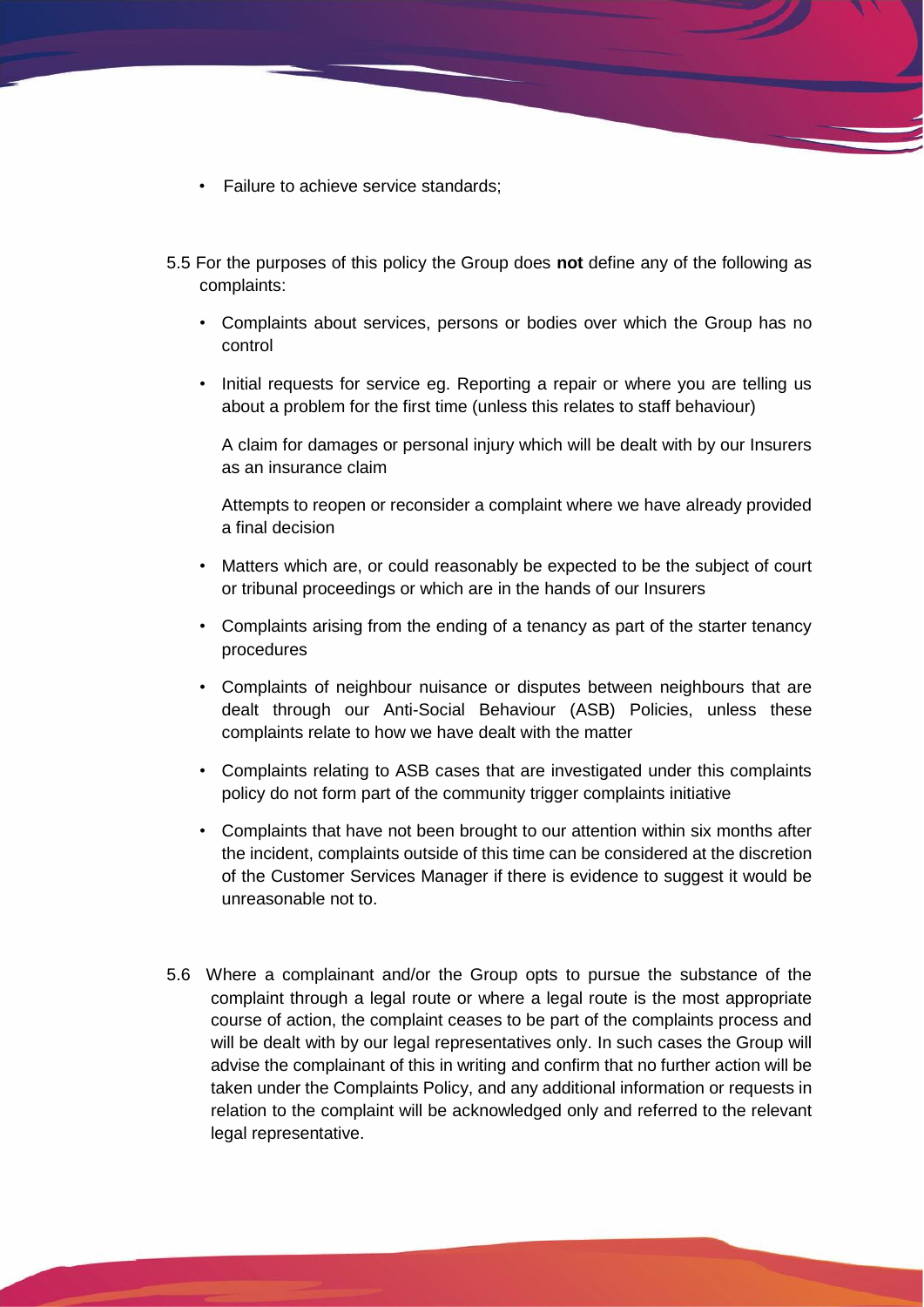5.7 Anonymous complaints will be recorded as a complaint, and will be passed to the relevant manager to investigate and act on if necessary. An internal response is to be prepared to be kept with the original anonymous complaint for future reference.

#### **6.0 Complaints General Principles**

- 6.1 Summary of Stages for handling a complaint:
	- Stage 1 Manager / Team Leader
	- Stage 2 Assistant Director Review or appropriate Senior Manager
- 6.2 The Group aims to provide services to customers in accordance with agreed standards. Where there is a failure to meet a standard the Group will consider the payment of compensation, but these payments are without prejudice and awarded on a discretionary (ex-gratia) payment basis for complaints that the Group is not necessarily liable for but where we wish to resolve a problem to the satisfaction of the customer. Refer to 1.4 for compensation that falls outside of this policy.
- 6.3 The Group will reserve the right to deduct any outstanding rent arrears or any other debts due to the Group from compensation payments made, payments made for actual losses incurred can be paid direct to the complainant at the discretion of the relevant manager.
- 6.4 When investigating a complaint, consideration will be given to a range of remedies that may be appropriate; the following list is not exhaustive but could include:
	- An apology
	- An explanation giving a full answer to all points raised in the complaint
	- An assurance that every effort will be made to ensure that the same thing does not happen again. This will be matched by action and monitoring of the complaint
	- Action taken to put things right be able to demonstrate action to show that the complaint was taken seriously
	- Providing details of what lessons have been learned as a result of the complaint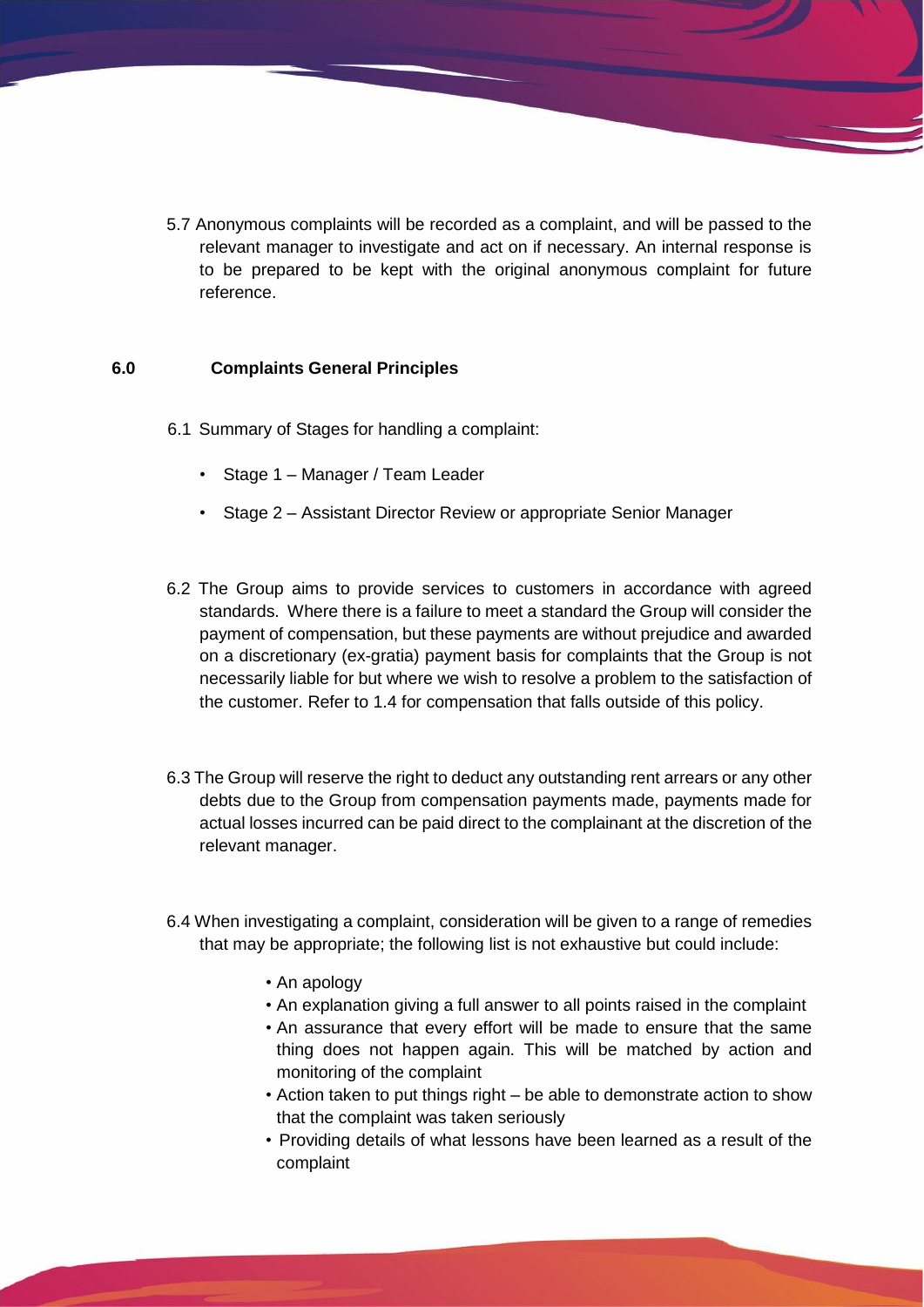- Where necessary review policies and procedures
- If appropriate provide staff guidance and training
- Financial compensation
- 6.5 This policy does not affect a tenant's statutory right to compensation under Right to Repair; Home Loss and Disturbance payments; and compensation payable at the end of a tenancy for carrying out improvements. For more information on these please see our Compensation Guidance.
- 6.6 A compensation payment of £10 will be paid to any complainant where the Group fails to give a written final or interim response to a Stage 1 complaint within the target timescale of 10 working days.

#### **7.0 Complaints Procedure**

- 7.1 When a customer complaint is received by the Group the Customer Feedback Team will in the first instance assess whether or not the complaint can be resolved informally with the agreement of the complainant. This will apply to 'quick fix' complaints where it is deemed that the complaint does not require a detailed investigation, for example if a verbal apology suffices or the action to put things right is straight forward and can be resolved quickly.
- 7.2 Informal complaints will be logged in the appropriate complaint monitoring systems and the customer must be fully informed and agree that the complaint can be resolved informally. An informal complaint will aim to be responded to within 2 working days, unless further work is required and the customer is kept informed.
- 7.3 Where members of staff receive informal complaints from tenants, they should make the Customer Feedback Team aware and continue to process accordingly. This helps to ensure that the customers concerns are logged and tracked for future reference.
- 7.4 **Stage 1 – Investigation - First Line Manager –** When a complaint cannot be resolved at stage 0 or it is not appropriate to proceed in this way the Customer Feedback Team will review the complaint details and forward to the appropriate manager to investigate as a stage 1 formal complaint. A formal acknowledgment, detailing the actual scope of the complaint to be investigated, will be sent within 2 working days confirming who will be responding to the complaint and the actual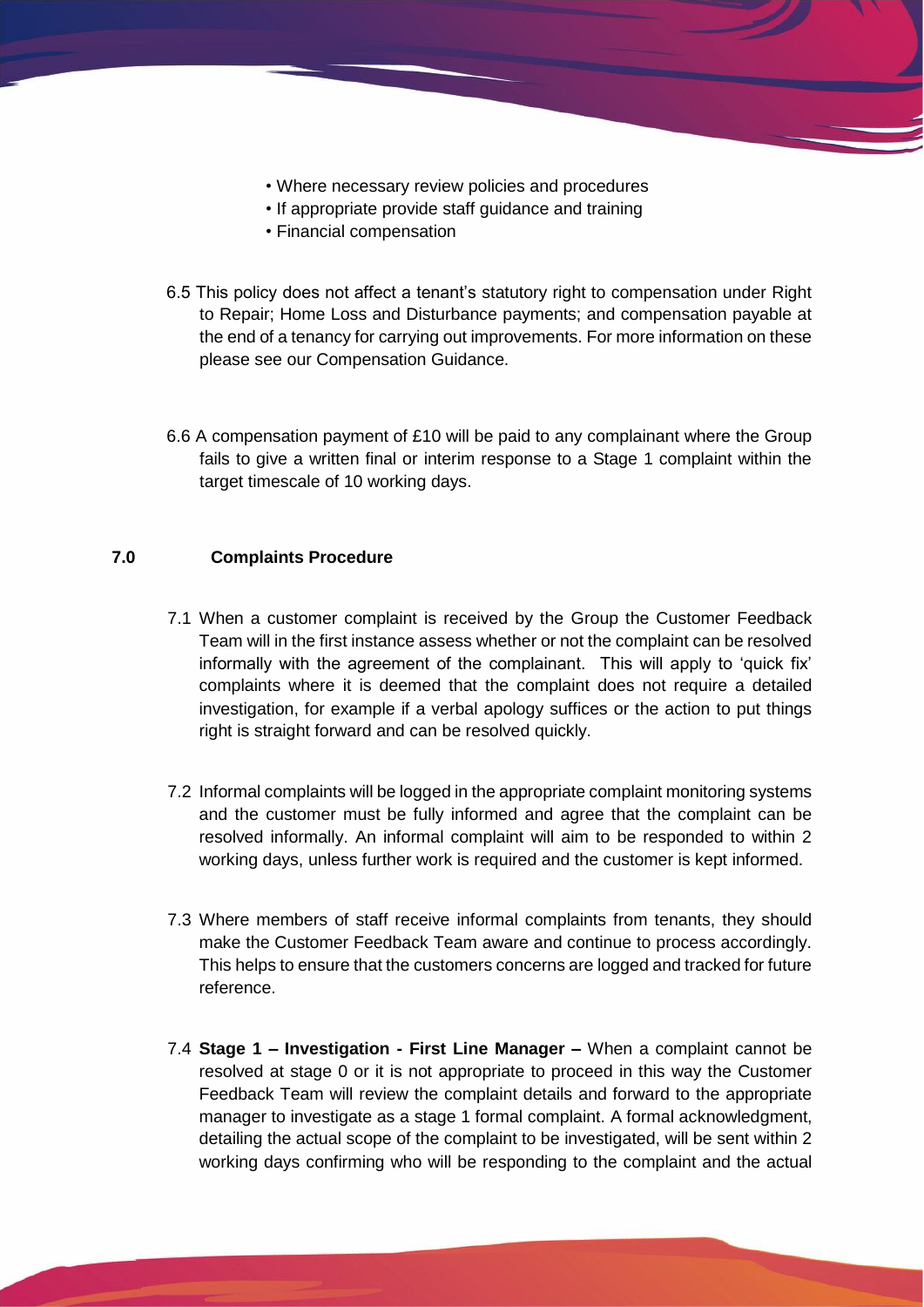date a full response can be expected by, this date will be within 10 working days. In exceptional circumstances where this is not possible, a full written explanation or interim response as to why not, together with a date of when a full response is anticipated can be issued by the Customer Feedback Team.

- 7.5 At the first stage managers must make contact with complainants prior to their response being issued to ensure that they have fully investigated the complaint and where appropriate visit the complainant and/or property in order to resolve the complaint.
- 7.6 At stage 1 of the complaints process the manager responding to the complaint will share their response with the senior manager responsible for the service, prior to the response being sent to the complainant. The Customer Feedback Team will ensure that when a complaint is processed to the first line manager that it is copied at all times to the next level of management.
- 7.7 The full complaint response will clearly identify what stage the complaint is at and will provide customers with the details of the options available to them if they remain dissatisfied with the response that they have received. It will also advise that if they do not respond, after 28 days the complaint will be considered resolved and closed.
- 7.8 **Requests to escalate a complaint for Review -** The Group will where possible try to ensure early resolution to formal complaints at stage 1. If a complainant is unhappy with a complaint response they can contact the Customer Feedback Team to advise them of the reasons why, provide any new relevant information and specify the outcome that they are looking for.
- 7.9 The Customer Feedback Team will consider the request in conjunction with the relevant manager to agree the next steps, which could be one of the following options:
	- Agree a resolution with the complainant without further escalation
	- Agree to escalate the complaint to the next stage for a full review
	- Refuse to escalate due to no new evidence or information that can be reconsidered in the next review stage – clear reasons need to be given to the complainant where this option is applied
- 7.10 The Customer Feedback Team will confirm within 2 working days if the complaint will be escalated to the next stage or if the complaint is not to be escalated, explaining clear reasons why.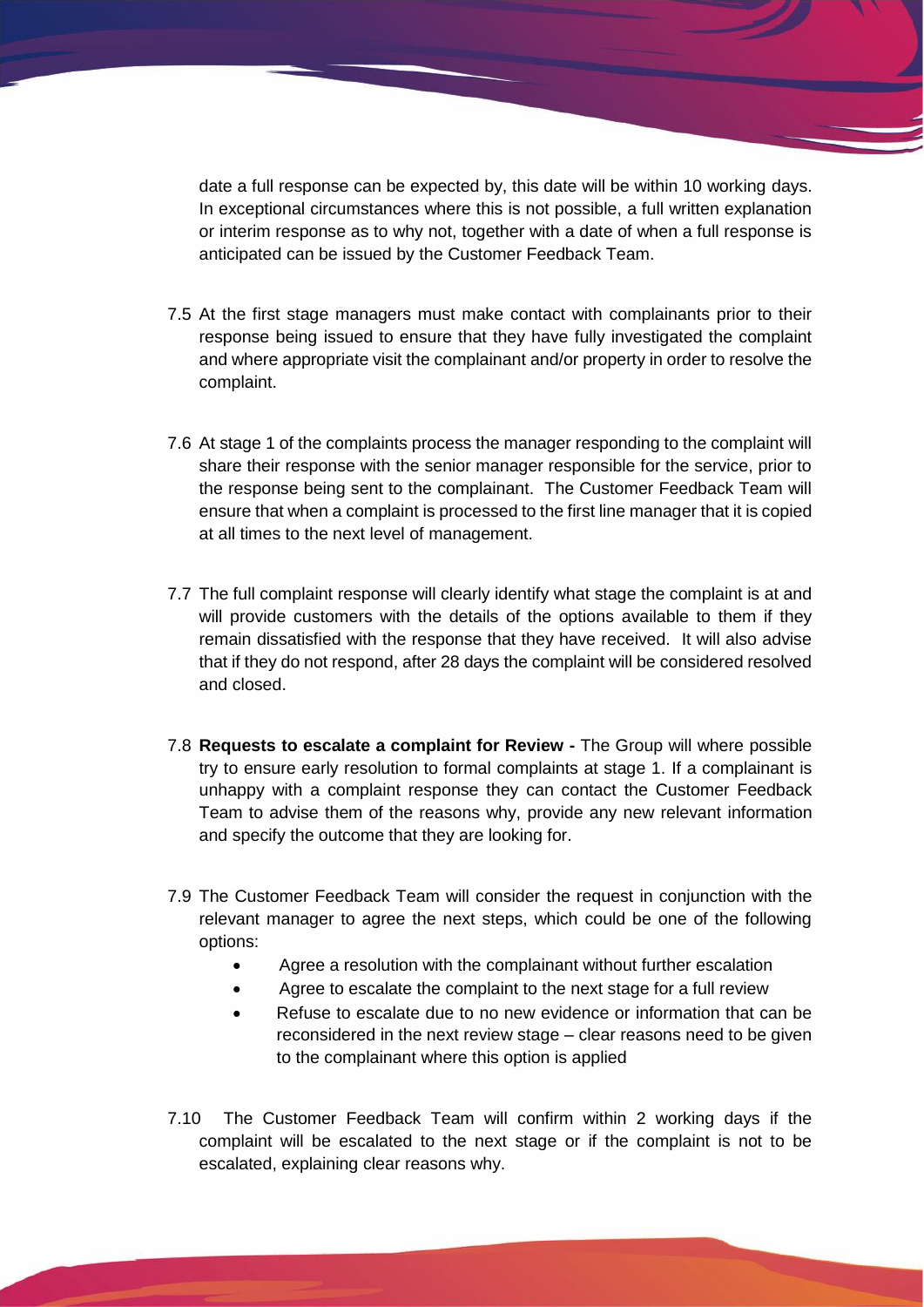- 7.11 **Stage 2 – Review - Assistant Director (or nominated Director/Senior Manager) –** If a complaint is escalated for Review to stage 2, see section 7.6, it will be acknowledged by the Customer Feedback Team within 2 working days confirming who will be reviewing the complaint and the actual date the response is due, within 10 working days of agreement to escalate. For more complex or longer term reviews an interim response can be issued confirming the date that the full response will be provided.
- 7.12 At this stage the Assistant Director/Senior manager should contact the complainant directly and offer a face to face meeting, video or telephone call. Members of the Customer Feedback Team will be available to support at these meetings and will assist in the review where appropriate.
- 7.13 The Customer Feedback Team will ensure that when a complaint is processed to a Senior manager/Assistant Director for review that it is copied to the relevant Director of the service every time. As this is the final stage of the Groups internal process at stage 2 the Senior Manager/Assistant Director responding will share the detail of the complaint and their response with the appropriate Director, prior to the response being issued to the complainant. This is to ensure that the final position of the Group in relation to the complaint has been considered at the highest level of authority.
- 7.14 The stage 2 complaint response will clearly identify what stage the complaint is at, provide a full review of the stage 1 complaint investigation, present the findings of the review and include clear outcomes to try and resolve the complaint. The response will inform customers that this is the final stage of the Group's internal complaints process and provide customers with the details of the options available to them if they remain dissatisfied, see section 8.
- 7.15 **Lesson learned forms** will be completed by the investigating/reviewing manager after stages 1 and 2 to allow the Group to learn from complaints and make amendments to internal processes or make service improvements where necessary.

#### **Closing complaints**

7.16 The Group has the discretion to close complaints earlier when –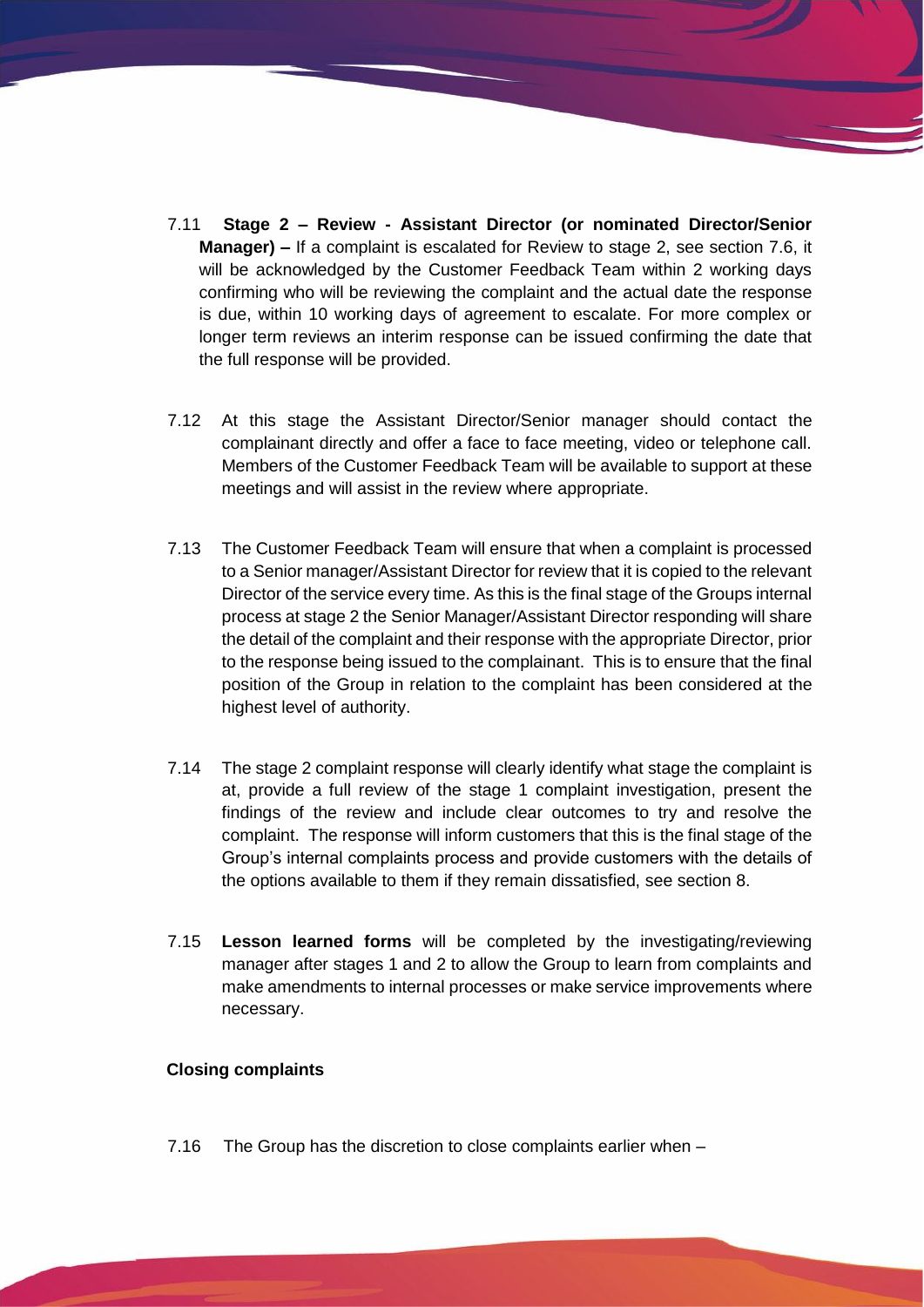- Investigation has been complete and a full response has been issued
- Resolution has been agreed and we have provided a commitment to deliver the appropriate action
- We have been unable to contact the complainant to complete our investigations in which case we will write to the customer to advise that as we are unable to progress the complaint it will be closed

# **8.0 Designated Person and Housing Ombudsman Service**

- 8.1 The Localism Act 2011 introduced the "designated person role" in practice this means that if a complaint is not resolved at the end of the landlord's complaints procedure, then a complainant can:
	- refer the matter to a designated person, which can be a recognised tenant's panel (Service Review Group) an MP or a local councillor **OR**
	- Wait 8 weeks and refer the matter directly to the Housing Ombudsman. Service Review Group will help and support you to work with WCHG to resolve your complaint, decide not to support your complaint or refer your complaint straight to the Housing Ombudsman.
- 8.2 Where there is no tenant/landlord relationship a complainant is unable to refer their complaint to the Housing Ombudsman Service.
- 8.3 A designated person has no legal authority over a landlord's policy or procedure; however, the Group will ensure that all files and records are made available as required by either the "designated person", with the agreement of the complainant or the Housing Ombudsman Service
- 8.4 If the complaint relates to the service provided by the Debt Advice Service we will send a final response to a complainant within eight weeks of receiving the complaint. A final response is a written response that:
	- states whether the complaint has been upheld;
	- where appropriate offers redress or remedial action;
	- encloses a copy of the Financial Ombudsman Services'(FOS) standard explanatory leaflet; and
	- informs the complainant that if they remain dissatisfied they may now refer their complaint to the FOS and must do so within six months.
- 8.5 If we are not able to provide a final response at this stage, we will write to the complainant explaining why and indicate when we expect to be able to provide a response. We will also inform the complainant of their right to refer the complaint to the FOS and enclose a copy of the standard explanatory leaflet.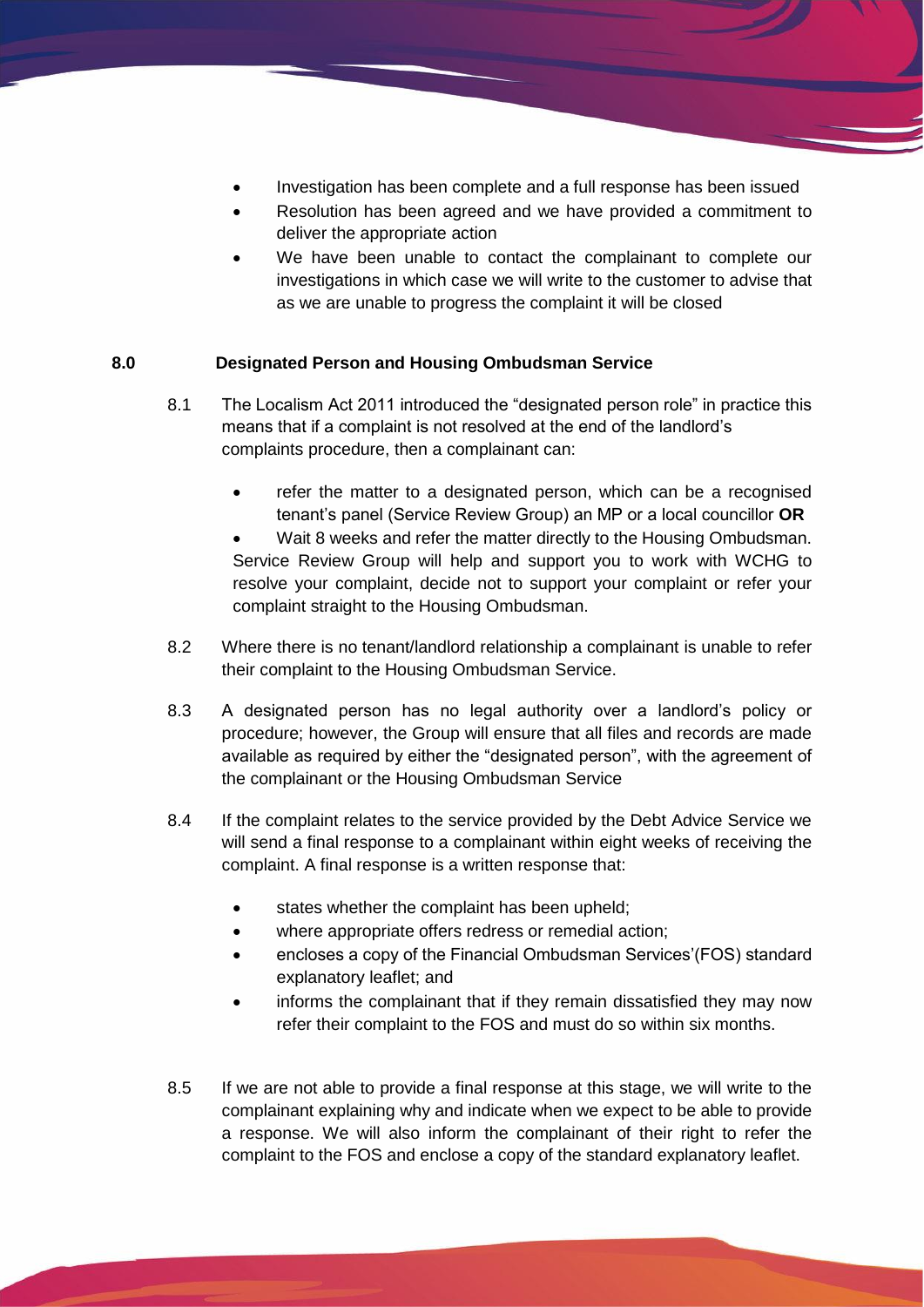## **9.0 Customer Panel**

- 9.1 A Customer Panel (Customer Access) meets regularly to review complaints performance and developments within the Customer Access Team and this may involve making recommendations for future handling and management of complaints.
- 9.2 A Customer Panel (Service Review Group) will meet twice a year to review Stage 2 Review complaints to ensure compliance with this policy and to make recommendations for future handling and management of complaints. A Customer Panel (Service Review Group) also operates independently as a "designated person", making recommendations on referred stage 2 appeals.
- 9.3 Complainants can contact this panel direct if they choose once the Group complaints procedure has been exhausted as per 8.1.

### **10.0 Reasonable Adjustment**

10.1 The Group is committed to providing excellent services to all our customers and enabling fair and equal access to all of our services. We encourage residents to contact us if they believe that we can make reasonable adjustments to enable them to fully access our services, including the complaints process. There is no prescribed list of reasonable adjustments. We will seek to establish an agreement with the resident on what may be reasonable in the circumstances based on their individual need and requirements. The Group's Reasonable Adjustment Statement provides more information.

### **11.0 Managing Unacceptable Behaviour**

11.1 The Group recognises that there may be situations in a minority of cases where a resident's actions or behaviour in pursuing a complaint are unacceptable unreasonable. Whilst all customers have the right to be heard, understood and respected, where unacceptable behaviour occurs our employees need to know what constitutes this type of behaviour and how they will be supported by the Group to deal with this. The Group has an obligation to protect employees whilst also ensuring that customers continue to be treated fairly, consistently and appropriately. **Appendix A** sets out how the Group will manage unacceptable behaviour.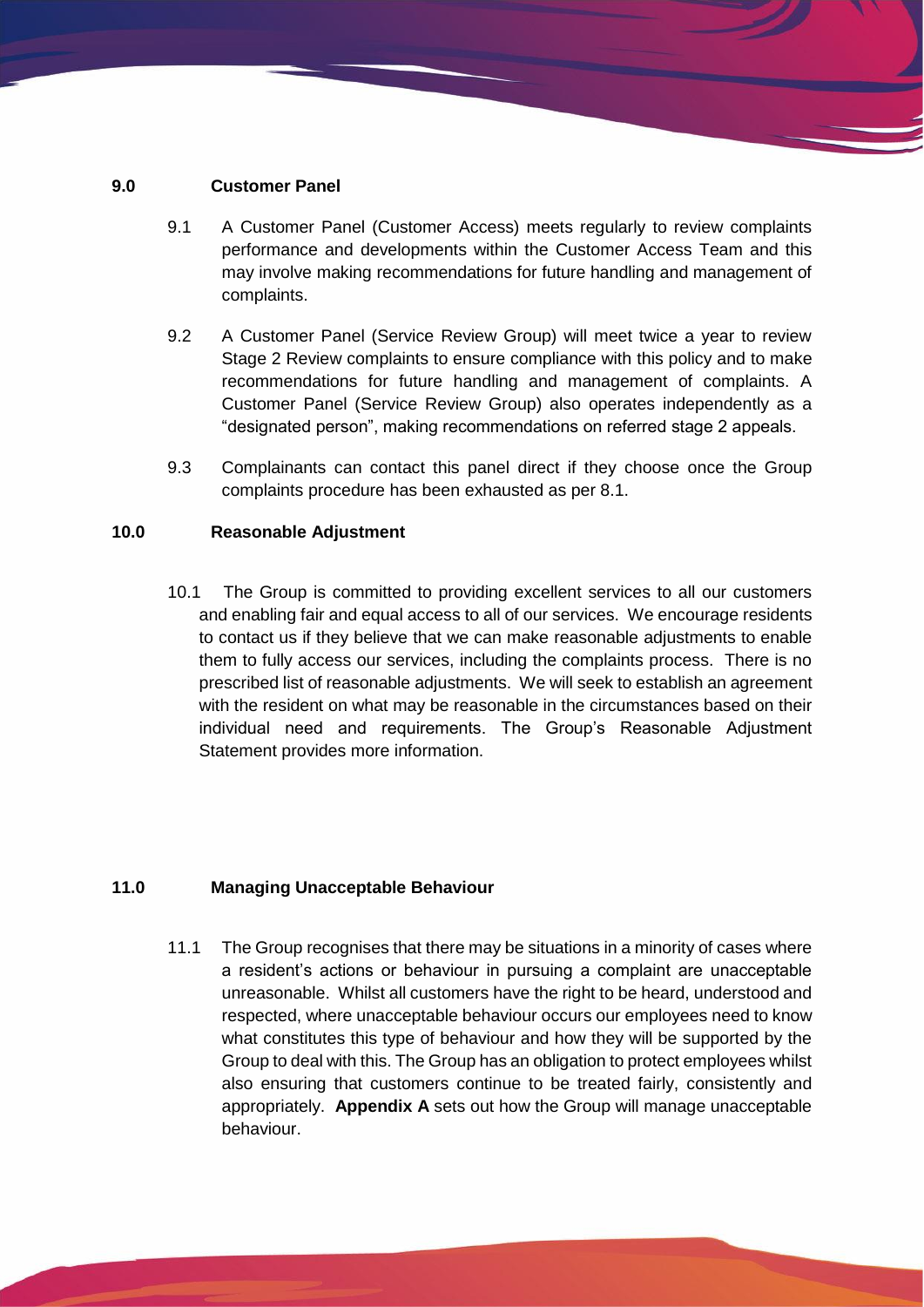# **12.0 Responsibility**

- 12.1 It is the responsibility of all staff and members of the Group to ensure that our complaints procedure is carried out appropriately and that all our customers are dealt with in the respectful and responsive way they have a right to expect.
- 12.2 Overall responsibility for this policy and for its review lies with the Customer Service Manager.
- 12.3 The Executive Director of Housing & Community Investment is responsible for ensuring the Policy is effectively managed by the Group.

### **13.0 Equality**

13.1 The Group will ensure that this policy will be applied fairly to all of our customers. We will not directly or indirectly discriminate against any person or group of people because of their race, religion, gender, marital status, sexual orientation, disability or other grounds set out in our Equality and Diversity Policy. We offer opportunities for complaints to be made in different ways that are accessible to complainants and we will offer support in accessing this process if it is required. All decisions will be based on evidence and facts so that they are free from bias and impartial. All of our complaint responses will be clearly set out with reasons for decisions made and any further actions to be taken.

## **14.0 Consultation, monitoring and review**

- 14.1 The complaints procedure is continually monitored for adherence and a regular report given to the Group Board and Tenant Committee.
- 14.2 Consultation with residents, including the Tenant Committee, will take place before any changes to policy are put in place and Board approval sought.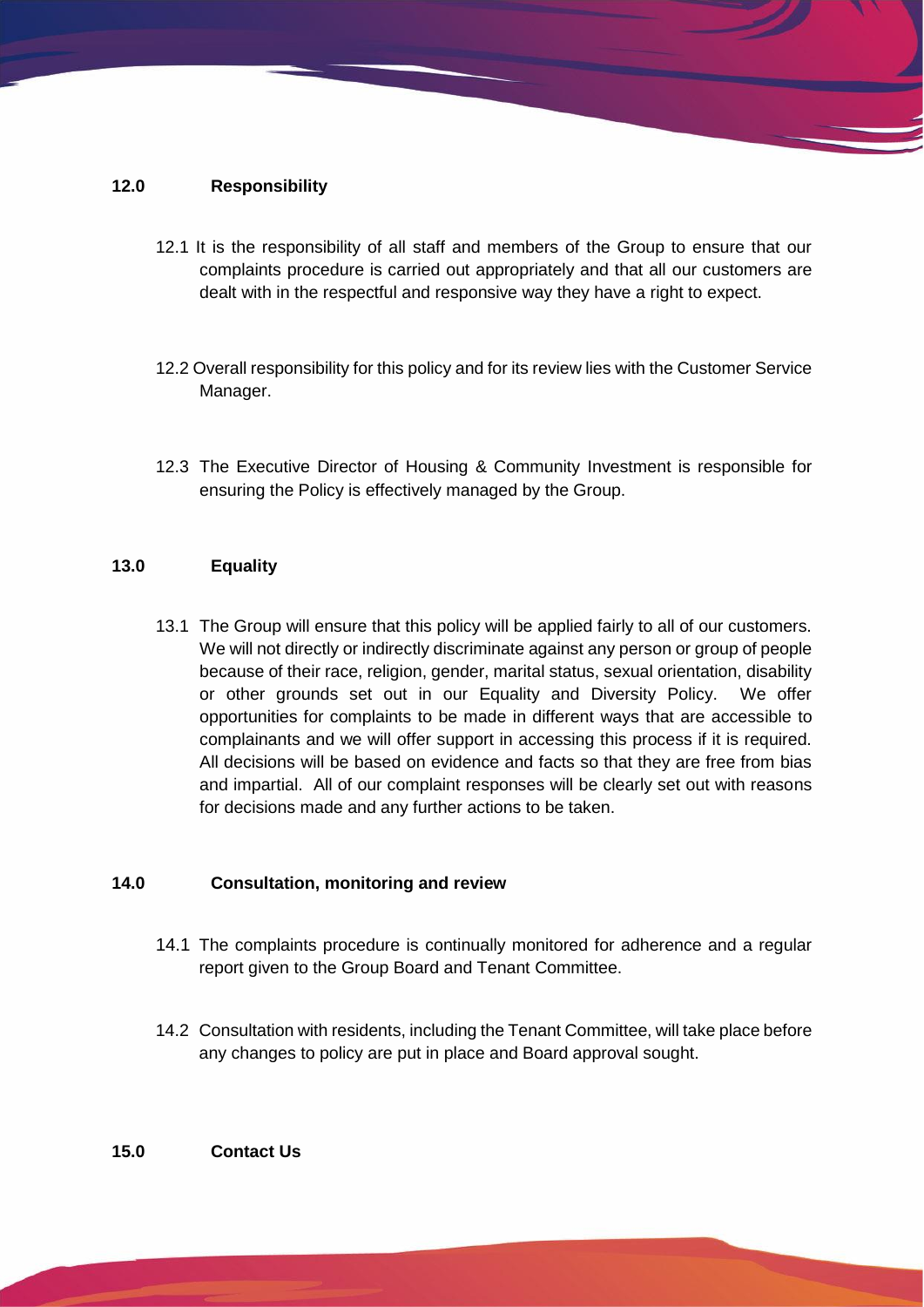Complaints and compliments can be logged with any member of staff, however the following provide a summary of key contacts:

#### **Phone**

0300 111 0000 (LOCAL RATE FROM A MOBILE)

0800 633 5500 (FREE FROM A LANDLINE)

#### **Email**

customerenquiries@wchg.org.uk

#### **Write**

Customer Access Manager

Wythenshawe Community Housing Group

8 Poundswick Lane

Wythenshawe

Manchester

M22 9TA

# Appendix A

### **Unacceptable Behaviour or Unreasonable complainants**

1.0 An unreasonable complainant can be defined as a persistent complainant who, because of the frequency or nature of their contact with the Group, hinders the Group's ability to consider their complaint or that of other people's, due to their unreasonable expectations or the significant resource issues that it places on staff.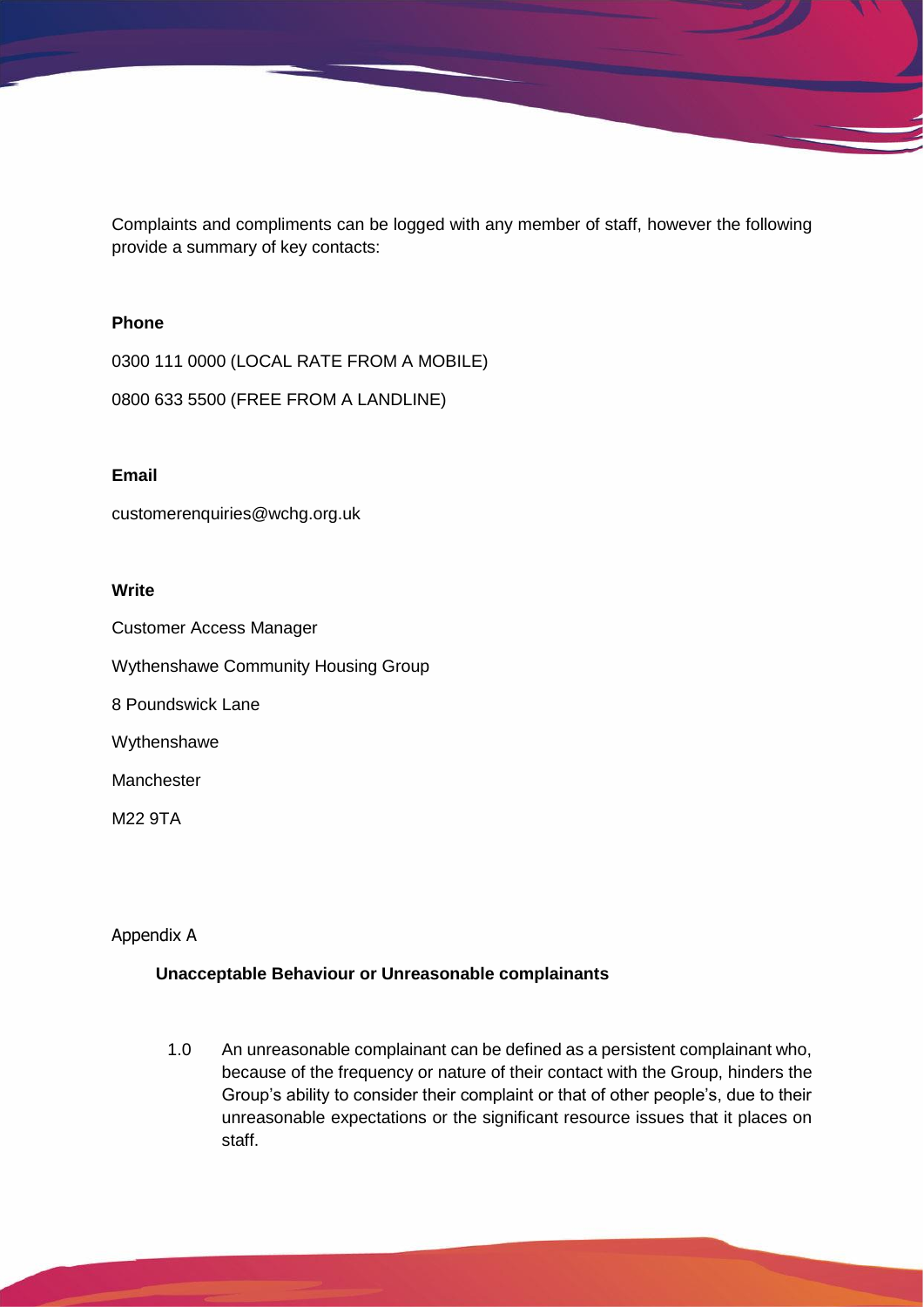- 1.1 Unreasonable complainants may have a justified complaint but be pursuing it in an inappropriate way or they may be intent on pursuing a complaint which appears to have no substance or which has already been investigated and responded to. Examples of unreasonable behaviour may also include –
	- Unreasonable demands for large volumes of information or demanding responses in a short period of time. Refusing to speak to an individual or insisting on speaking with another
	- Unreasonable persistence, not accepting the response provided and repeatedly raising the same issue with no new evidence to consider or trying to change the subject of the original complaint
	- Violence, threats of violence verbal abuse or aggression and includes derogatory remarks, inflammatory allegations without foundation or unnecessary rudeness.
	- Excessive contact in writing, by email, by telephone or via social media and includes both frequency and volume of contact for example excessively long telephone calls.
- 1.2 Where a customer is deemed to be an unreasonable complainant as covered under this policy the Group will take action to limit the contact of these complainants.
- 1.3 A complainant can only be deemed to be an unreasonable complainant with the agreement of the Group Leadership Team.
- 1.4 The decision to designate someone as an unreasonable complainant is onerous and could have consequences for the customer; consideration needs to be given to the range of remedies covered in section 6.4 as well as ensuring the additional points below have been satisfied before deeming a complainant as unreasonable:
	- The complaint has been investigated properly
	- We have followed all policies and procedures
	- Any decision reached is the right one
	- Communications with the complainant have been adequate and reasonable
	- The complainant is not providing any significant new information that might affect the Group's view on the complaint
	- We have clear robust records to show excessive contact or unreasonable behaviour
	- We have made referrals to external agencies where appropriate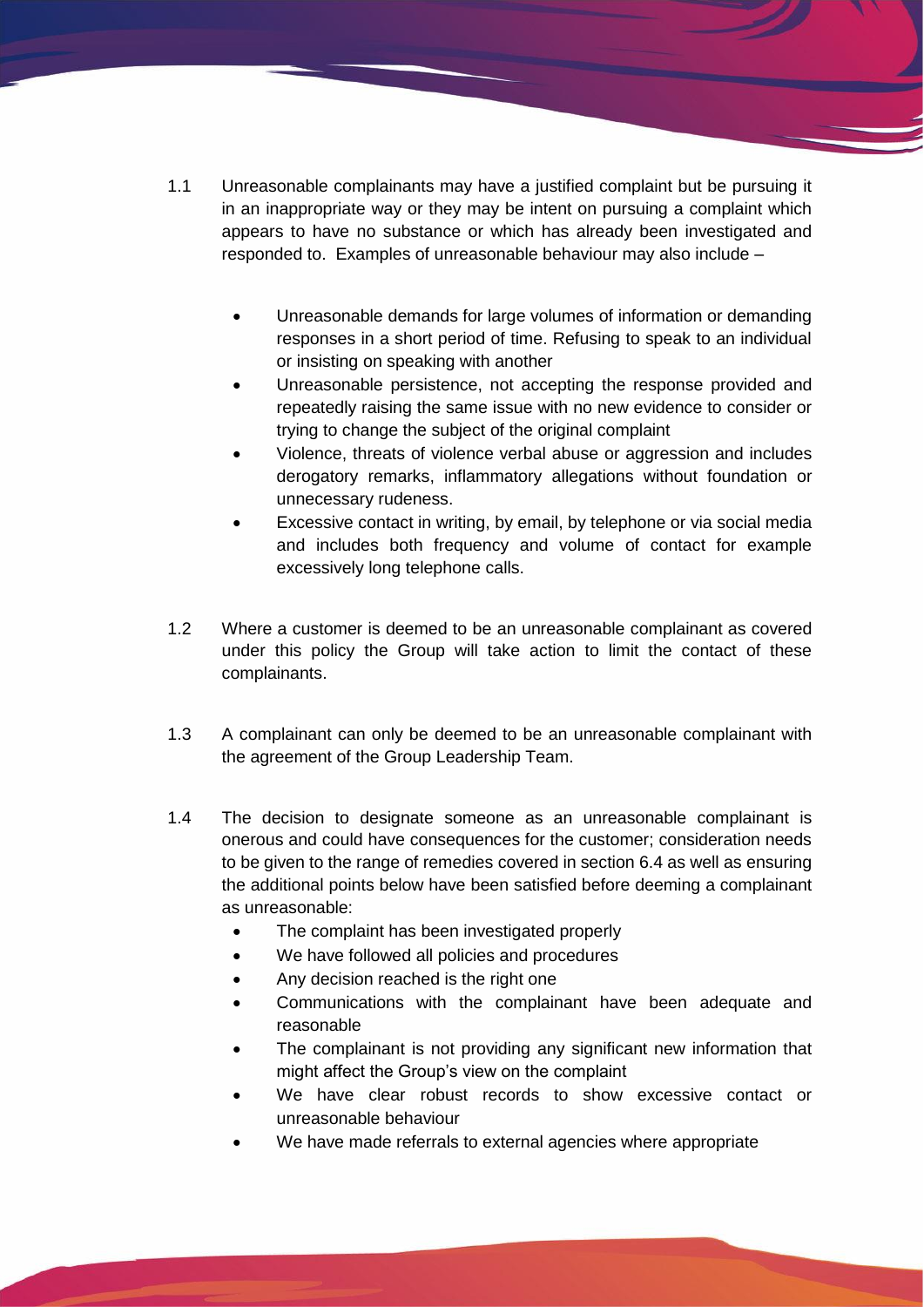- We have issued at least one warning to the complainant regarding the unacceptable behaviour
- 1.5 If the Group is happy that these points have been met then further action will need to be agreed that is appropriate to the individual's circumstances, examples could be:
	- Issuing a warning regarding unacceptable behaviour outlining the consequence of this continuing
	- Requesting contact in a particular form e.g. letter or e-mail
	- Advise that contact to take place only through one specifically named manager
	- Restricting telephone calls to specified days and times and/or
	- Asking the complainant to enter into an agreement about future contacts with us
	- Where there have been threats or use of violence or harassment towards an employee the Group may involve the police and instigate legal action against the complainant which may result in ending all contact for a period of time
- 1.6 Where the Group is considering applying this part of the policy due regard should be given to an individuals vulnerability or medical needs in relation to mental health or learning difficulties. This is to ensure that any restrictions proposed are appropriate and recognise an individuals needs. It is also important to adopt a multi-agency approach and consider whether or not prior to restricting contact there is a representative, relative, friend or support worker who is able to assist in the communication regarding the complaint.
- 1.7 In all cases where we decide to treat someone as an unreasonable complainant we will write to them and advise them why and, what actions we are taking, how long any restrictions will last and how they can have the decision reviewed.
- 1.8 Requests to overturn the decision must be made in writing to the Customer Service Manager stating the reasons why. These requests to overturn will be passed to a Director to assess. The review will be made based around whether the decision is reasonable based on the points raised above. There is no further appeal after this review.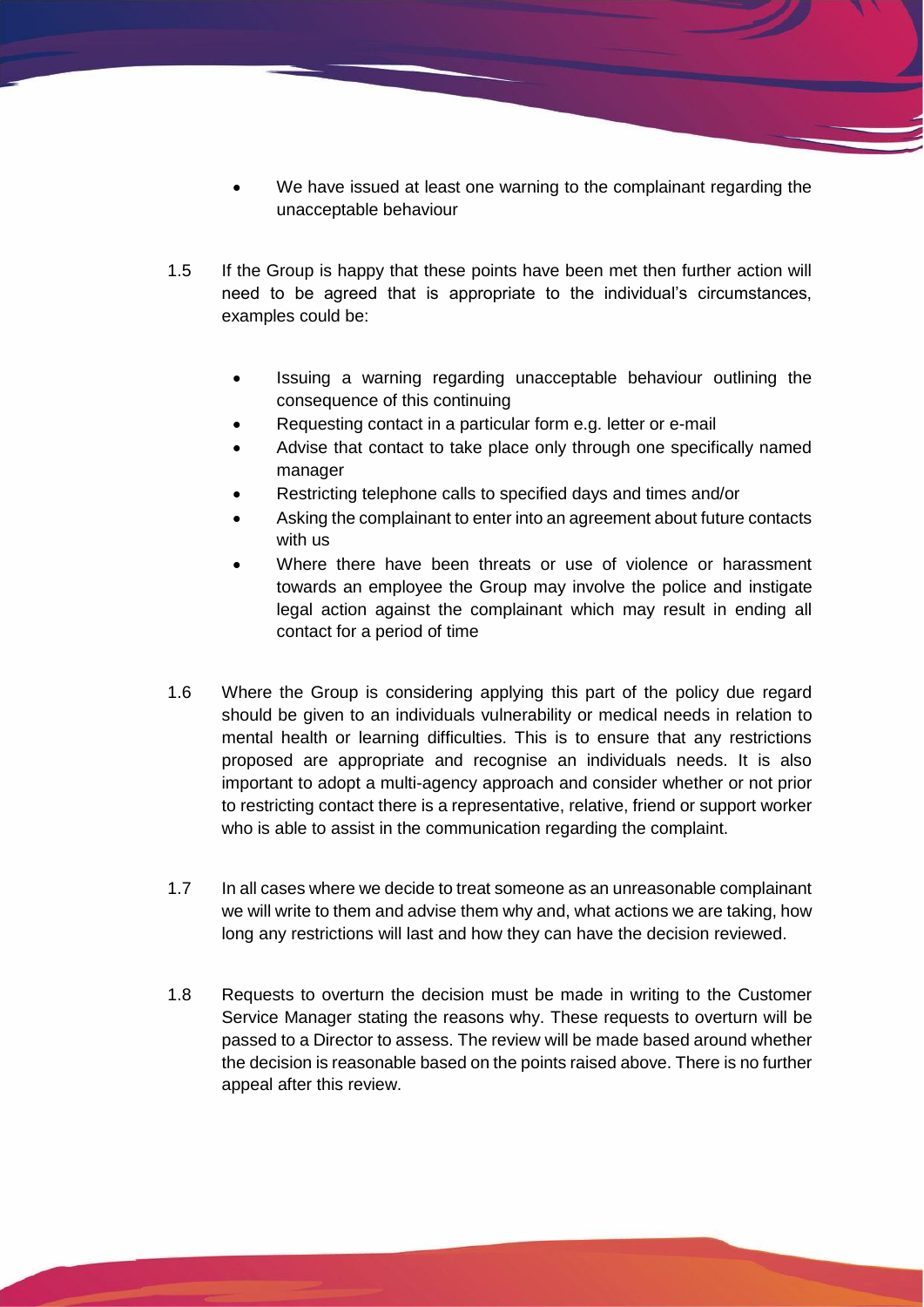- 1.9 Where an unreasonable complainant's case has been closed and they have been advised of this but persist in communicating with us about it, we may decide to terminate contact with that complainant. In such cases, the Group will read all correspondence but unless there is fresh evidence which may affect the decision the Group will simply acknowledge the correspondence and place it on file.
- 1.10 The position will be reviewed every 6 months and a decision taken on whether the restrictions should be removed or not. The outcome of this review should be placed on file and the unreasonable complainant advised of the outcome. If the behaviour which led to the original decision starts again then the restrictions can be reintroduced immediately.